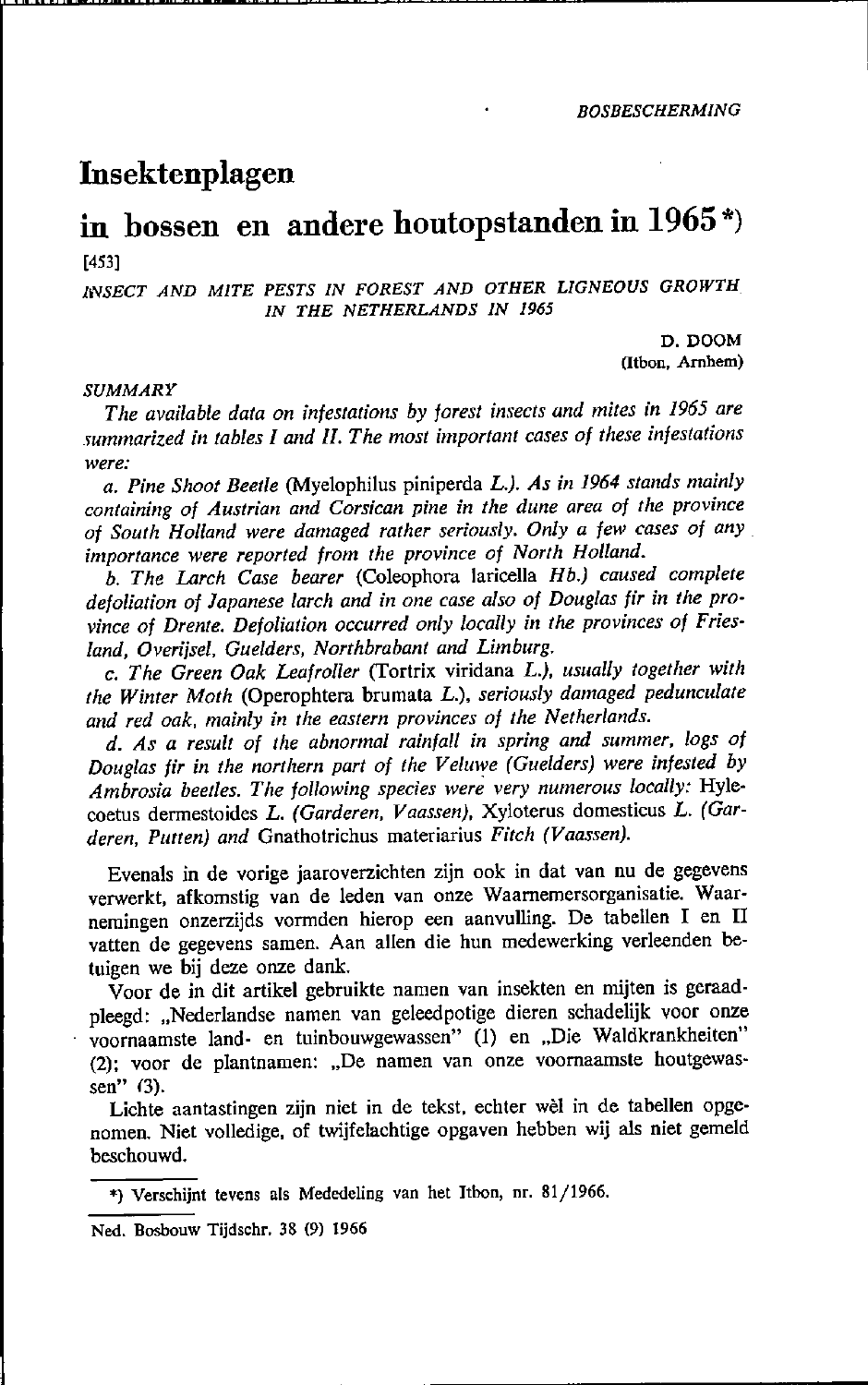Tabel J. De in 1965 schadelijk opgetreden insekten en mijten, gerangschikt naar het beschadigde gewas. *Tahle* J. *The insect and mite pests of* 1965. *grouped according to their host planIs.* 

| Plantesoort/Plant species                           | Aangetast door/Attacked by                                                                                                                                                                                                                                                                                                      |
|-----------------------------------------------------|---------------------------------------------------------------------------------------------------------------------------------------------------------------------------------------------------------------------------------------------------------------------------------------------------------------------------------|
| Pinus sylvestris L.                                 | Hylobius abietis L.<br>Pissodes notatus F.<br>Brachyderes incanus L.<br>Myelophilus piniperda L.<br>Pityogenes bidentatus Herbst<br>Hylastes ater Payk.<br>Evetria buoliana Schiff.<br>Evetria turionana Hb.<br>Evetria resinella L.<br>Diprion pini L.<br>Prociphilus pini Burm.<br>Pineus pini L.<br>Aradus cinnamomeus Panz. |
| Pinus nigra Arn. var. austriaca Asch.<br>et Graebn. | Myelophilus piniperda L.<br>Diprion pini L.                                                                                                                                                                                                                                                                                     |
| Pinus nigra Arn. var. corsicana hort.               | Hylobius abietis L.<br>Myelophilus piniperda L.                                                                                                                                                                                                                                                                                 |
| Pinus Pinaster Ait.                                 | Myelophilus piniperda L.                                                                                                                                                                                                                                                                                                        |
| Pinus contorta Dougl.                               | Evetria buoliana Schiff                                                                                                                                                                                                                                                                                                         |
| Picea Abies Karst.                                  | Strophosomus melanogrammus Först.<br>Dendroctonus micans Kug.<br>Hylurgops palliatus Gill.<br>Pristiphora abietina Chr.<br>Sacchiphantes abietis L.<br>Physokermes piceae Schrk.                                                                                                                                                |
| Picea sitchensis Carr.                              | Pristiphora abietina Chr.<br>Elatobium abietinum Wlk.                                                                                                                                                                                                                                                                           |
| Pseudotsuga taxifolia Britt,                        | Hylobius abietis L.<br>Hylastes ater Payk.<br>Dendroctonus micans Kug.<br>Gnathotrichus materiarius Fitch<br>Xyloterus domesticus L.<br>Hylocoetus dermestoides L.<br>Coleophora laricella Hb.<br>Gilletteella cooleyi Gill.                                                                                                    |
| Larix leptolepis Gord.                              | Hylobius abietis L.<br>Strophosomus rufipes Steph.<br>Coleophora laricella Hb.                                                                                                                                                                                                                                                  |
| Thuja occidentalis L.                               | Phloeosinus thujae Perr.                                                                                                                                                                                                                                                                                                        |
| Fagus sylvatica L.                                  | Orchestes fagi L.<br>Cryptococcus fagi Bärenspr.                                                                                                                                                                                                                                                                                |
| Quercus robur L.                                    | Phyllobius piri L.<br>Polyphylla fullo L.<br>Tortrix viridana L.<br>Tischeria complanella Hb.<br>Operophtera brumata L.<br>Euproctis chrysorrhoea L.                                                                                                                                                                            |

 $\ddot{\phantom{1}}$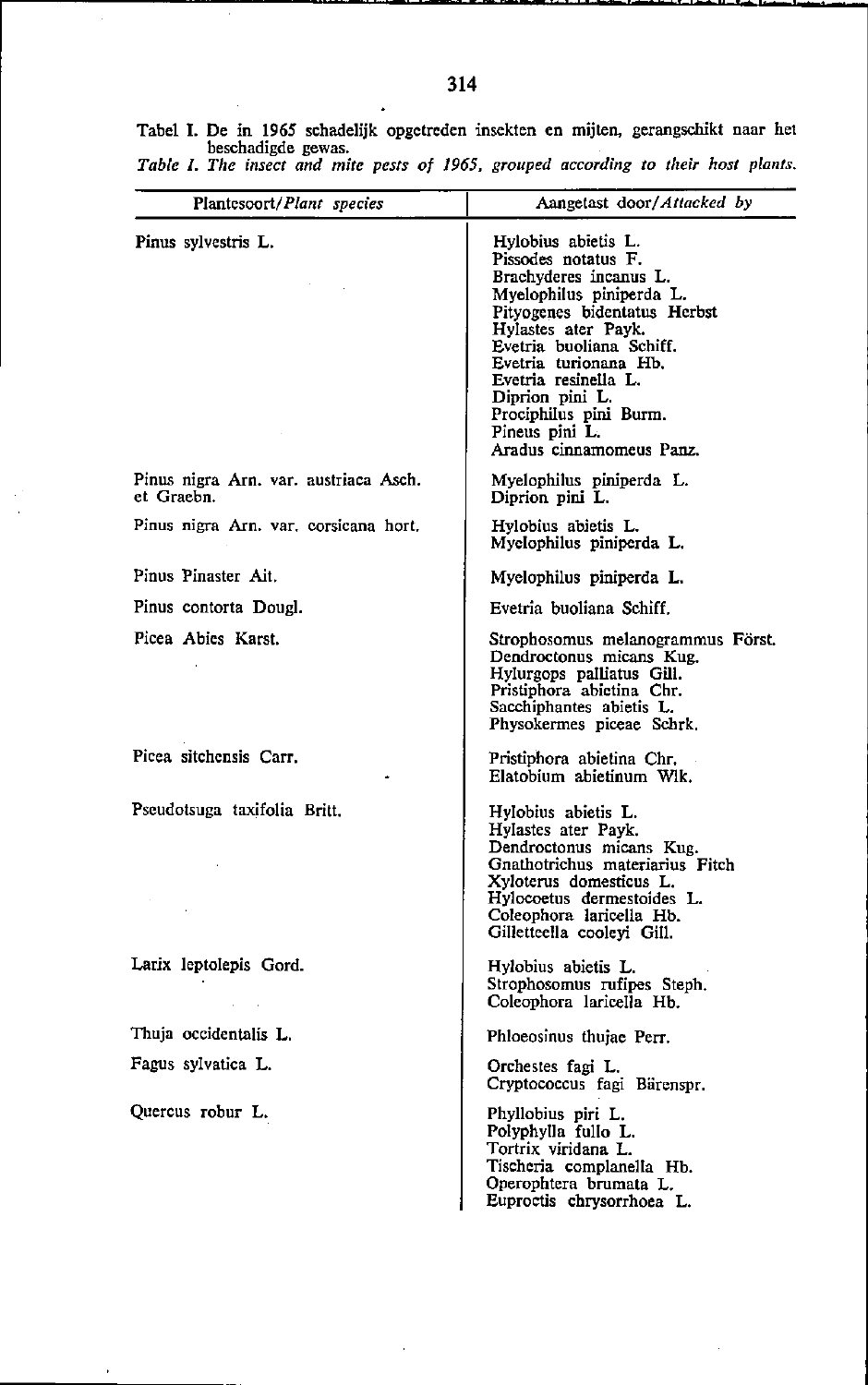|                                            | Aangetast door/Attacked by                                                                                                                                        |
|--------------------------------------------|-------------------------------------------------------------------------------------------------------------------------------------------------------------------|
| Plantesoort/Plant species                  |                                                                                                                                                                   |
| Quercus borealis Michx var. maxima<br>Ashe | Phyllobius piri L.<br>Tortrix viridana L.<br>Operophtera brumata L.                                                                                               |
| Populus sp.                                | Saperda carcharias L.<br>Saperda populnea L.<br>Phyllodecta sp.<br>Operophtera brumata L.<br>Leucoma salicis L.<br>Cossus cossus L.<br>Dendromyza sp.             |
| Salix sp.                                  | Cryptorrhynchus lapathi L.<br>Phyllodecta sp.<br>Leucoma salicis L.<br>Cossus cossus L.<br>Pontania viminalis L.<br>Rhabdophaga terminalis H. Lw.                 |
| Ulmus sp.                                  | Scolytus sp.<br>Eriosoma lanuginosum Htg.<br>Typhlocyba ulmi L.                                                                                                   |
| Tilia sp.                                  | Caliroa annulipes Kl.<br>Eucallipterus tiliae L.<br>Eulecanium corni Bouché<br>Quadraspidiotus ostreaeformis Curt.<br>Typhlocyba sp.<br>Eotetranychus telarius L. |
| Fraxinus excelsior L.                      | Hylesinus fraxini Panz.<br>Phyllobius sp.<br>Eulecanium corni Bouche<br>Psyllopsis fraxini L.<br>Psyllopsis fraxinicola Först.                                    |
| Betula sp.                                 | Phyllobius piri L.<br>Deporaus betulae L.<br>Polyphylla fullo L.<br>Coleophora fuscedinella Zell.<br>Scolioneura betulae Zadd.                                    |
| Alnus sp.                                  | Phyllobius piri L.<br>Agelastica alni L.                                                                                                                          |
| Crataegus monogyna Jacq.                   | Polyphylla fullo L.<br>Hyponomeuta padellus malinellus Zell.<br>Operophtera brumata L.<br>Euproctis chrysorrhoea L.<br>Caliroa cerasi L.                          |
| Euonymus europaea L.                       | Hyponomeuta evonymellus L.                                                                                                                                        |
| Prunus sp.                                 | Hyponomeuta padellus malinellus Zell.<br>Operophtera brumata L.                                                                                                   |
| Hippophae rhamnoides L.                    | Polyphylla fullo L.<br>Cacoecia rosana L.<br>Euproctis chrysorrhoea L.                                                                                            |

 $\bar{t}$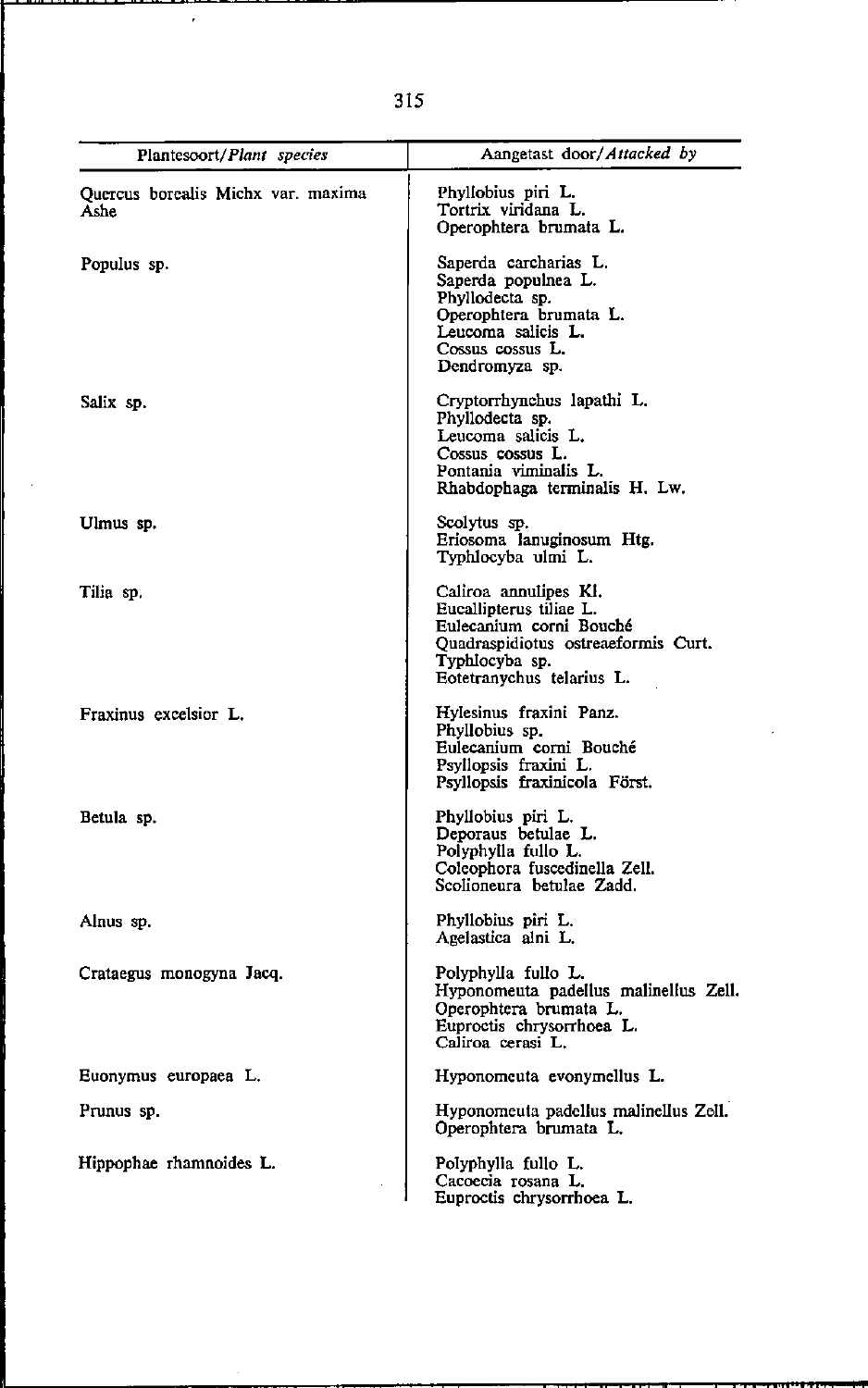| Plantesoort/Plant species | Aangetast door/Attacked by                                                                |
|---------------------------|-------------------------------------------------------------------------------------------|
| Sorbus aucuparia L.       | Lepidosaphes ulmi L.<br>Tetranychus sp.                                                   |
| Viburnum Opulus L.        | Galerucella viburni Scop.<br>Hyponomeuta padellus malinellus Zell.<br>Aphis viburni Scop. |
| Corylus Avellana L.       | Phytoptus avellanae Nal.                                                                  |

Tabel II. De graad van aantasting in de verschillende provincies.<br>Table II. The degree of infestation in the different provinces in the Netherlands.

 $A =$  ernstige aantasting (waaronder kaalvreterij)

 $a$  = idem, doch plaatselijk

- 
- $B =$  matige aantasting<br>  $b =$  idem, doch plaatselijk<br>  $C =$  lichte aantasting
- 
- $c =$  idem, doch plaatselijk

- heavy infestation (among<br>which complete defoliaton) ditto, but local

- moderate infestation

- ditto, but local<br>- light infestation

- ditto, but local

|                                                                                                                                                                                                                                                                                                                                                                                                                                                                                                                                                                                           |           |                    |              | Provincies/Provinces                                        |         |            |            |         |                                       |               |
|-------------------------------------------------------------------------------------------------------------------------------------------------------------------------------------------------------------------------------------------------------------------------------------------------------------------------------------------------------------------------------------------------------------------------------------------------------------------------------------------------------------------------------------------------------------------------------------------|-----------|--------------------|--------------|-------------------------------------------------------------|---------|------------|------------|---------|---------------------------------------|---------------|
| Insektesoort/Insect species                                                                                                                                                                                                                                                                                                                                                                                                                                                                                                                                                               | Friesland | Drente             | Overijsel*   | Gelderl."                                                   | Utrecht | N.-Holland | Z.-Holland | Zeeland | Noordbrab.                            | Limburg       |
| Hylobius abietis L.<br>Pissodes notatus $F_{n+1}$ , $\cdots$ , $\cdots$<br>Orchestes fagi L.<br>Orchestes quercus L.<br>Cryptorrhynchus lapathi $L \cdot \cdot \cdot$<br>Deporaus betulae $L.$<br>Brachyderes incanus L.<br>Strophosomus spp.<br>Phyllobius spp.<br>the contract of the state of<br>Myelophilus piniperda L.<br>Hylastes ater Payk.<br>$\cdot$ :<br>Pityogenes bidentatus Herbst.<br>Phloeosinus thujae Perr.<br>Hylecoetus dermestoides L.<br>Gnathotrichus materiarius Fitch<br>Xyloterus domesticus L.<br>Hylesinus fraxini Panz. $\cdots$<br>Dendroctonus micans Kug. | ,  abc    | c<br>a<br>ab<br>ab | bc<br>a<br>ħ | c<br>c<br>C<br>b<br>c.<br>a<br>bс<br>c.<br>a<br>b<br>b<br>c | a<br>a  | b.<br>bС   | аB<br>c    |         | ħ<br>c<br>c<br>c<br>bс<br>c<br>C<br>c | ь<br>Ċ<br>b   |
| Scolytus sp.<br>Saperda carcharias L.<br>Saperda populnea L.<br>Polyphylla fullo $L. \cdot$                                                                                                                                                                                                                                                                                                                                                                                                                                                                                               |           |                    | c<br>c       | bc<br>Ъc                                                    |         | ħ          | c          |         | ь<br>c                                | a             |
| Phyllodecta sp.<br>Agelastica alni L.<br>Galerucella viburni Payk.                                                                                                                                                                                                                                                                                                                                                                                                                                                                                                                        |           | c                  |              |                                                             |         | c<br>я     |            |         | B                                     |               |
| Coleophora laricella Hb.<br>Coleophora fuscedinella Zell.<br>$\bullet$                                                                                                                                                                                                                                                                                                                                                                                                                                                                                                                    | aB        | Ac                 | aB           | aB cl                                                       | b       |            | a          |         | aBc                                   | аВс<br>¢<br>ь |
| Tischeria complanella Hb.<br>Evertia buoliana Schiff.                                                                                                                                                                                                                                                                                                                                                                                                                                                                                                                                     |           |                    |              | c                                                           |         |            |            |         | bc I                                  | bс            |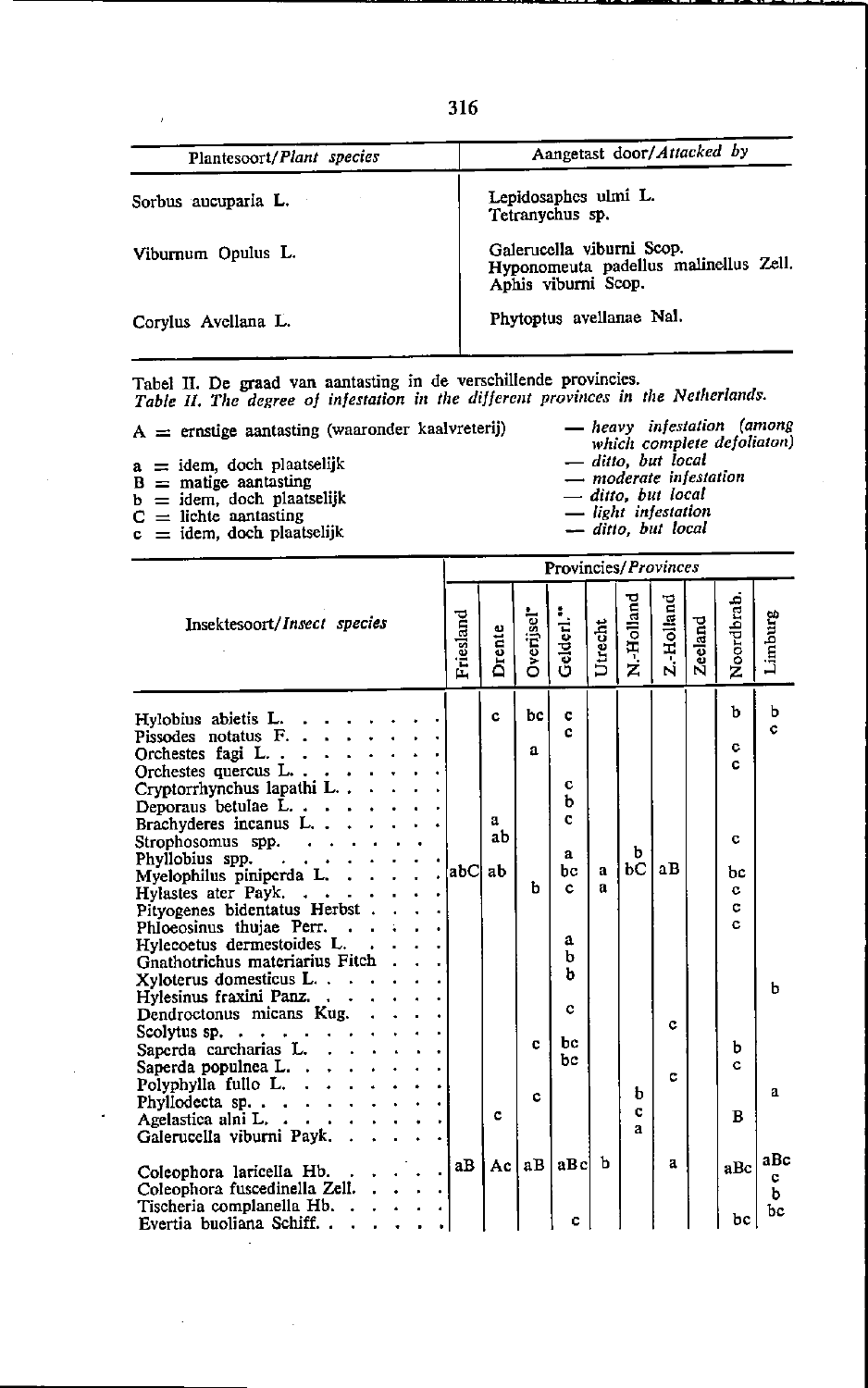|                                                                                                                                                                                                                                                                                                                                                                                                                                                  |                   |                          |                        |                             |              | Provincies/ <i>Provinces</i>           |                                        |                   |                                    |                                           |
|--------------------------------------------------------------------------------------------------------------------------------------------------------------------------------------------------------------------------------------------------------------------------------------------------------------------------------------------------------------------------------------------------------------------------------------------------|-------------------|--------------------------|------------------------|-----------------------------|--------------|----------------------------------------|----------------------------------------|-------------------|------------------------------------|-------------------------------------------|
| Insektesoort/Insect species                                                                                                                                                                                                                                                                                                                                                                                                                      | Friesland         | Drente                   | Overijsel <sup>*</sup> | Gelderl."                   | Utrecht      | N-Holland                              | Z.-Holland                             | Zecland           | Noordbrab.                         | Limburg                                   |
| Evetria turionana Hb.<br>Evetria resinella L.<br>Tortrix viridana L.<br>$\ddot{\phantom{a}}$<br>Cacoecia rosana L.<br>Hyponomeuta spp.<br>Operophtera brumata L.<br>Leucoma salicis L.<br>Euproctis chrysorrhoea L.<br>Cossus cossus L.<br>Diprion pini L.<br>Caliroa annulipes Kl<br>Pristiphora abietina Chr.<br>and a con-<br>Scolioneura betulae Zadd<br>Pontania viminalis L.<br>Rhabdophaga terminalis H. Lw. .<br>Dendromyza sp. $\ldots$ | a<br>c<br>Ć       | aВ<br>$\mathbf{a}$<br>ab | ъ                      | aB Abel<br>aB Abc<br>c<br>c | ь<br>c.<br>b | aЬ<br>a<br>a Bc<br>ab<br>ab<br>c<br>bС | ab l<br>ab<br>ab<br>c.<br>$\mathbf{a}$ | b<br>c.<br>a<br>c | c<br>c<br>abi<br>a<br>c<br>b<br>c. | aBc  aBc<br>аВ<br>ab<br>c<br>ь<br>ь<br>Ċ. |
| Eucallipterus tiliae L.<br>Elatobium abietinum Wlk<br>Aphis viburni Scop.<br>Eriosoma lanuginosum Htg.<br>Prociphilus pini Burm.<br>Gilletteella cooleyi Gill.<br>Sacchiphantes abietis L.                                                                                                                                                                                                                                                       | c.<br>$\mathbf c$ |                          | ь                      | ь<br>ь<br>ь                 |              | a<br>ab<br>b                           |                                        | c<br>b            | ab<br>c<br>bc<br>b                 | Ъc                                        |
| Pineus pini $L \cdot \cdot \cdot \cdot$<br>Physokermes piceae Schrk<br>Eulecanium corni Bouché.<br>Lepidosaphes ulmi L.<br>$\mathcal{A}=\mathcal{A}=\mathcal{A}$ .<br>Cryptococcus fagi Bärenspr.<br>Quadraspidiotus ostreaeformis Curt<br>Psyllopsis fraxini L<br>Psyllopsis fraxinicola Först.                                                                                                                                                 | $\mathbf{c}$      |                          | aЬ                     | bc                          |              | aЬ<br>ь                                |                                        | b<br>Ъ            |                                    | b<br>c<br>c<br>Ċ<br>ь<br>b                |
| Aradus cinnamomeus Panz.<br>Typhlocyba sp. $\ldots$ $\ldots$ $\ldots$                                                                                                                                                                                                                                                                                                                                                                            |                   |                          |                        | ь                           |              | c                                      |                                        |                   |                                    | c                                         |
| Tetranychus spp.<br>Phytoptus avellanae Nal.                                                                                                                                                                                                                                                                                                                                                                                                     |                   |                          |                        |                             |              | c                                      | ab                                     |                   |                                    | a<br>ь                                    |
|                                                                                                                                                                                                                                                                                                                                                                                                                                                  |                   |                          |                        |                             |              |                                        |                                        |                   |                                    |                                           |

|  | ۰. |
|--|----|
|  |    |
|  |    |

\*) incl. Noord Oost Polder<br>\*\*) incl. Oostelijk Flevoland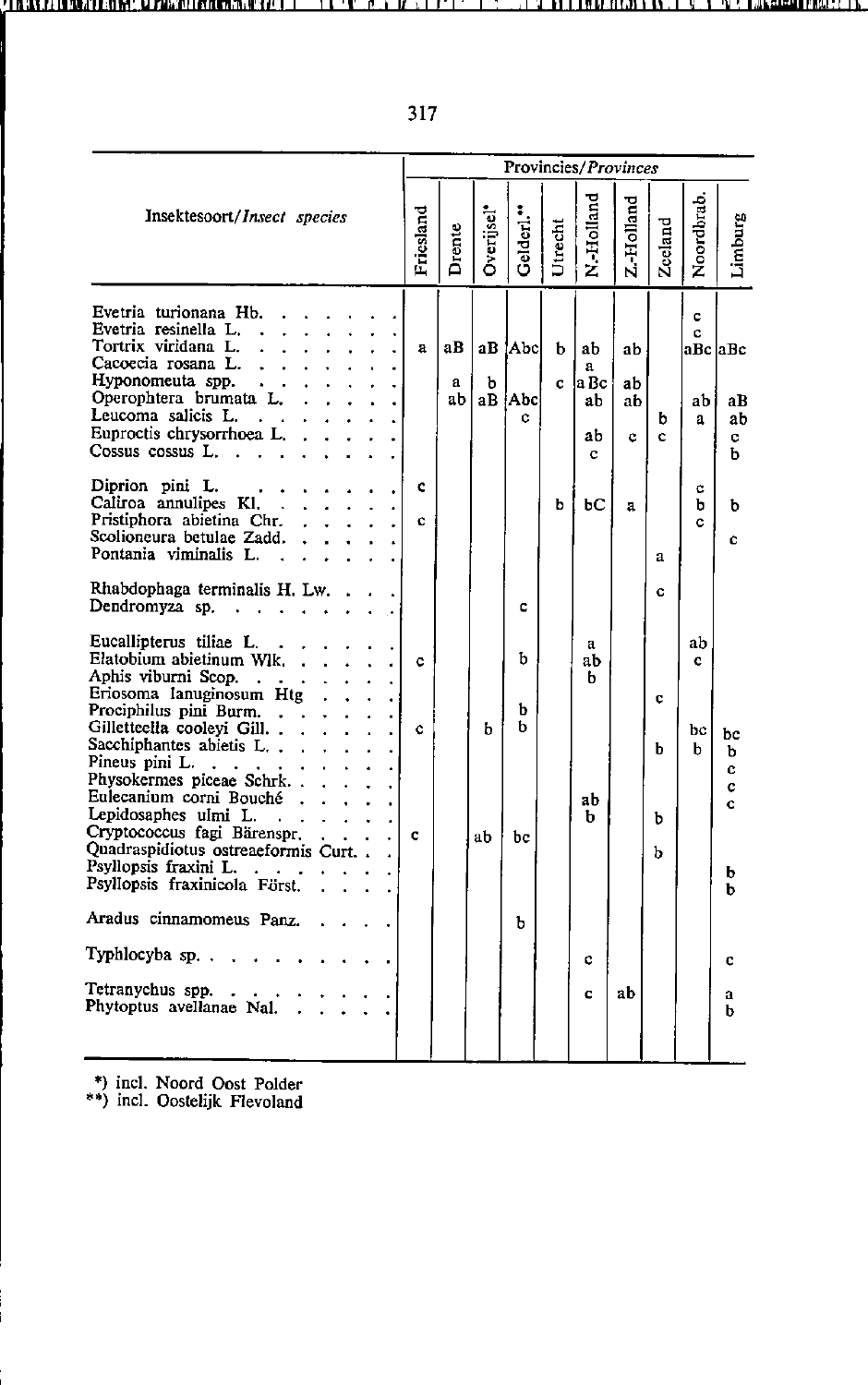#### Kevers *(Co/eoptera)*

## Grote dennesnuitkever *(Hy/obius abietis* L.)

Aantastingen van ernstige aard zijn niet gemeld. Van matige betekenis waren ze plaatselijk in Noordbrabant en Limburg, namelijk bij St. Anthonis, Wanroy, MiII, Rips, Vierlingsbeek, Bergen, Grubbenvorst, BaarIo en Venray. In Overijsel was dit het geval op de Sprengenberg en bij Haarie.

# Beukespringkever *(Orchestes tagi* L.)

In tegenstelling tot het vrij massaal optreden van deze kever in 1964, ontvingen wij thans slechts bericht van één ernstige aantasting, met name bij Varsen (0.).

## Berkesigarenmaker *(Deporaus betu/ae* L.)

In het voorjaar namen we bij Laren (Gld) het insekt massaal op de berken **waar.** 

# Denneknopsnuitkever *(Strophosomus* spp.)

In de boswachterij Hooghalen werden fijnsparen zeer ernstig beschadigd door de soort S. *melanogrammus* Först.; in de boswachterij Grollo was het S. *rutipes* Steph., die in wat geringere mate lariks aantastte.

#### Bladsnuitkevers (Phyllobius spp.)

De soort *Ph. piri* L. kwam massaal voor op berk en els bij Laren (Gld) en op eik o.a. op de Hoge Veluwe. Bij Wassenaar traden niet nader genoemde *Phyllobius-soorten* schadelijk op aan els en es.

# Grote populiereboktor *(Saperda carcharias* L.)

In Gelderland en vooral in Noordbrabant zijn plaatselijk aantastingen van betekenis in stammen van populieren in wegbeplantingen waargenomen.

# Dennescheerder *(Myelophilus piniperda* L.)

Dennenbossen in de duin strook van Zuid-Holland leden volgens de berichten nog vrij ernstige schade van dit insekt; in die van Noord-Holland waren er in het algemeen slechts lichte aantastingen, behalve bij Wijk aan Zee, Bergen en Egmond, waar matige tot zware schade voorkwam. Aantastingen van betekenis meldde men verder uit Friesland (Elslo), Terschelling, Drente (boswachterij Grollo), Gelderland (Groesbeek), Utrecht (Kaapse Bossen), Noordbrabant (Kempen, Berghem, Ravenstein, Mill, St Anthonis en Wanroy) en Limburg (Bergen).

## Zwarte dennebastkever *(Hy/astes ater* Payk)

Bij Leusden werd een zeer groot aantal jonge grovedennen gedood als gevolg van vreterij aan de stammetjes. Iets geringer was de schade aan 3-jarige grovedennen bij Wapenveld (0.).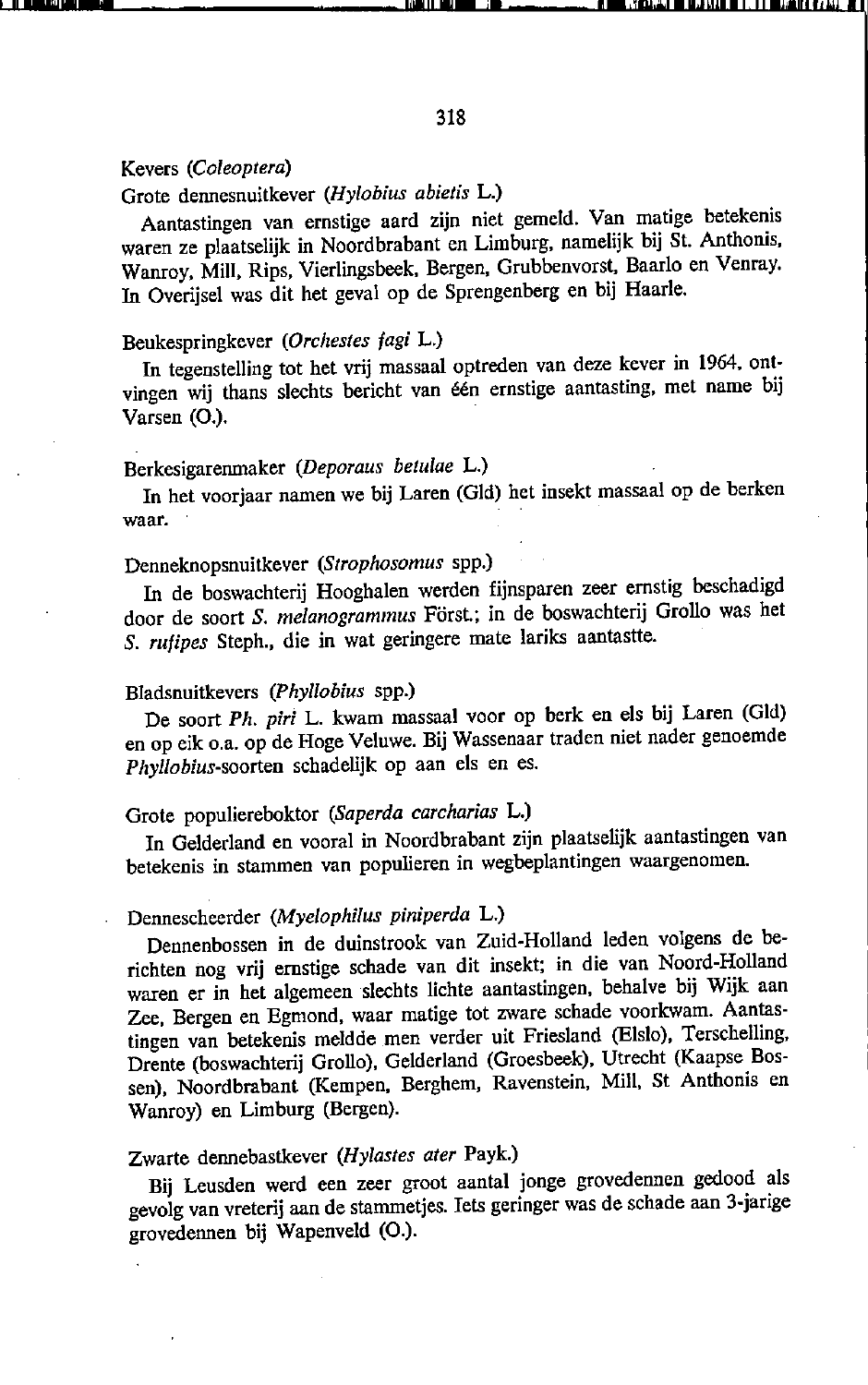## Essebastkever *(Hylesinus fraxini* Panz.)

Uit Belfeld (L.) meldde men een matige tot zware aantasting van es door dit insekt.

## *Gnathotriehus materiarius* Fitch.

Deze houtkeversoort. die nog niet eerder in Nederland was gerapporteerd. trad bij Vaassen (boswachterij Niersen) in een gevelde douglasstam massaal op (4).

#### *Xyloterus domestieus* L.

Evenals de vorige soort trad ook deze scolytide in gevelde douglasstammen plaatselijk massaal op de Veluwe op (bij Garderen en Putten) (4).

## *Hyleeoetus dermestoides* L.

Larven van deze lymexylonide vonden we plaatselijk massaal in gevelde stammen en stobben van douglas bij Garderen en Vaassen (4).

## Elzehaan *(Agelastiea alni* L.)

Elzen werden plaatselijk in het midden van Noordbrabant zichtbaar aangetast.

#### Wilgehaan *(Phyllodeeta* sp.)

Bij Kelpen (L.) deed zich kaalvreterij van populieren voor; van matige betekenis was de vreterij van wilg in het recreatiegebied bij Delft.

## Sneeuwbalhaan *(Galerueella viburni* Payk.)

Evenals in 1964 werd Gelderse roos zwaar aangetast in het volkstuincomplex Over-Amste!.

## Vlinders *(Lepidoptera)*

#### Lariksmot *(Coleophora larieelIa* Hb.)

Plaatselijk trad in ons land de lariksmot weer massaal op. Dit was vooral in Drente het geval (boswachterijen Assen-Oost, Norg, Appelscha, Smilde. Dwingelo, Ruinen); in de boswachterij Grollo werd ook douglas praktisch kaalgevreten. Aantastingen van betekenis meldde men voorts uit Overijsel (Ommen, Sandberg, Lemelerberg, Staphorst, Nijverdal, Hardenberg, De Eese. Haarle, Enschede, Heino en Dalfsen), Friesland (Bakkeveen, Elslo, Oldeberkoop, Gaasterland, Duurswoude), Gelderland (verschillende plaatsen op de Veluwe), Noordbrabant (Esbeek, Hapert, Deurne, Bakel, Asten, St. Anthonis, Mill, Wanroy), Utrecht (Kaapse bossen), Zuid-Holland (Kralingse Hout) en Limburg (Venray, Heer, Bergen).

#### Eikemineennot *(Tiseheria eomplanella* Hb.)

Bij Neer (L.) werden vele blaasmijnen in de bladeren van eikehakhout aangetroffen.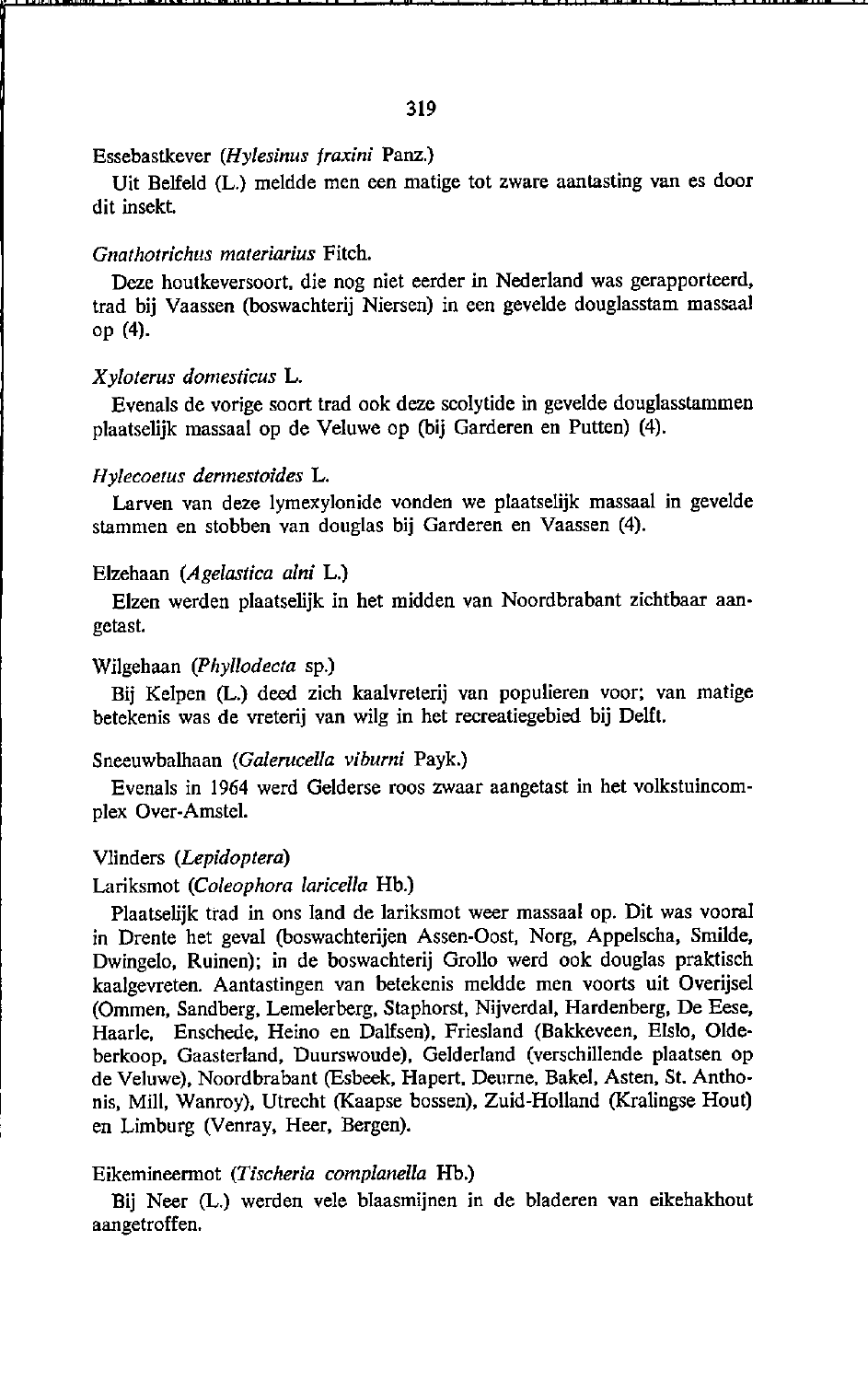#### Dennelotrups *(Evetria buoliana* Schift)

Aantastingen van matige betekenis op groveden kwamen voor bij Mill, St. Anthonis, Oplo en Venray.

## Groene eikebladroller *(Tortrix viridana* L.) en kleine wintervlinder *(Operophtera brumata* L.)

Beide soorten veroorzaakten in eikenbeplantingen (zomereik en Amerikaanse eik) plaatselijk kaalvreterij. Dit was o.a. het geval in de Gelderse Achterhoek, Twente en de Veluwe, voorts bij Oldeberkoop, Meppel, Denekamp, Brummen, Dalfsen, Haarlem, Meijendel, Wassenaar, Bloemendaal, Amstelveen, Loon op Zand, Echt, in het Amsterdamse Bos en de boswachterij Austerlitz. Bij Best en Kesseleik hadden jonge populieren zwaar te lijden van vreterij door de kleine wintervlinder. In mei-juni vonden we op een paar plaatsen van de Hoge Veluwe op de reeds kaalgevreten eiken massaal het roofwantsie Calocoris ochromelas Gm.

#### Heggebladroller *(Cacoecia rosana* L.)

In Noord-Holland is een zware aantasting op duindoorn door dit insekt gemeld in de Kennemer Duinen en in de omgeving van Wijk aan Zee en Egmond.

## Spinselmotten *(Hyponomeuta* spp.)

Aantastingen met kaal vreterij meldde men ons uit Amsterdam, Delft, Den Helder en Assen. Van matige betekenis waren ze in Hilversum, Kampen. Meijendel, Wassenaar en Den Haag.

#### Satijnvlinder *(Leucoma salicis* L.)

In juni zijn populieren in wegbeplantingen hoofdzakelijk in onze zuidelijke provincies plaatselijk kaalgevreten, met name bij 's-Hertogenbosch (tussen Maas en Waal), Moerdijk, Oosterhout, Linne en Herten. De aantastingen in Zeeland (bij Rilland en op Tholen) namen in betekenis af.

## Bastaardsatijnvlinder (Euproctis chrysorrhoea L.)

In de Donkere Duinen (Den Helder) werd meidoorn kaalgevreten; in de boswachterij Texel was de vreterij aan duindoorn van betekenis.

#### Wilgehoutrups *(Cossus cossus* L.)

Door de gangen in het hout veroorzaakten de rupsen schade van technische aard aan populieren bij Weert.

#### Blad- en galwespen *(Hymenoptera)*

#### Lindebladwesp *(Caliroa annulipes* Kl.)

Aantastingen van betekenis berichtte men ons uit Leiden, Utrecht, Alkmaar, Amsterdam, Eindhoven en Reuver (L.).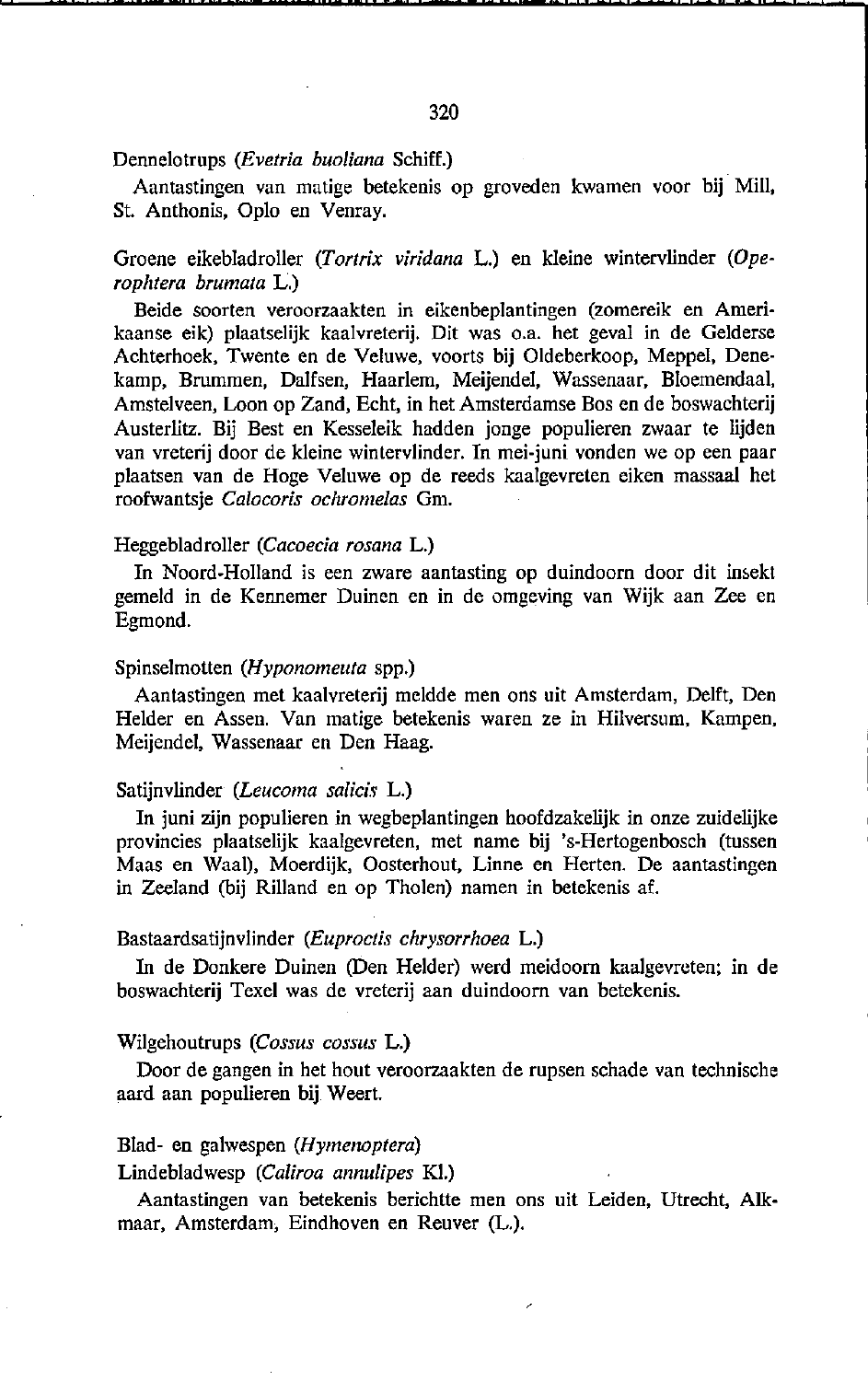## *Pontania viminalis* **L.**

Blaadjes van kruipwilg bij Renesse en Domburg vertoonden vele galletjes door dit insekt.

#### Blad- en schildluizen *(liemiptera)*

# Lindebladluis *(Pterocallis (Eucallipterus) tiIiae* L.)

In Amsterdam, 's-Hertogenbosch en Eindhoven werd de luis nog massaal aan de bladeren van linde in straatbeplantingen aangetroffen.

# Groene sparrebladluis (Elatobium abietinum Wlk.)

Jonge sitkasparren in de boswachterij Texel werden zwaar, oudere in mindere mate door deze luis aangetast. Ook in Oostelijk Flevoland werd matige tot zware schade aan sitka gemeld. Van matige betekenis was de aantasting van sitka in de Donkere Duinen (Den Helder).

## Zwarte sneeuwballuis *(Aphis viburni* Scop.)

Evenals in 1964, zij het in iets geringere mate, werd deze luis op Gelderse roos bij Alkmaar waargenomen.

## Meidoornbloedluis *(Prociphilus pini* Burm.)

De op wortels van groveden levende generatie kwam massaal in een kwekerij bij Wageningen voor; van schade was echter weinig te bespeuren.

## Douglaswolluis *(Gil/etteella coo/eyi* GiIL)

De luis werd in vrij grote aantallen op douglas aangetroffen bij Boxtel. Bergen (L.), Wierden, De Eese en in de boswachterij Sprielderbos (Gld).

## Sparappelgalluis *(Sacchiphantes abietis* L.)

Gallen op fijnspar, die voor de kerstboomcultuur economisch nadelig zijn, nam men in grote aantallen waar bij Schijndel en plaatselijk in het midden en noorden van Limburg en oostelijk Zeeuws-Vlaanderen.

# Gewone dopluis (Eulecanium corni Bouché)

Grote aantallen van deze luis zijn op linden in enige straatbeplantingen te Amsterdam waargenomen.

# Kommaschildluis *(Lepidosaphes u/mi* L.)

Vrij talrijk was de soort op lijsterbes in de Donkere Duinen (Den Helder) en bij Kapelle (Z.).

#### Beukewolluis *(Cryptococclls tagi* Bärenspr.)

**In** het najaar waren plaatselijk bij Oldenzaal, De Lutte, Zwollerkerspel, De Eese en bij Schaarsbergen stammen van beuken met het waspluis van deze schildluis bedekt.